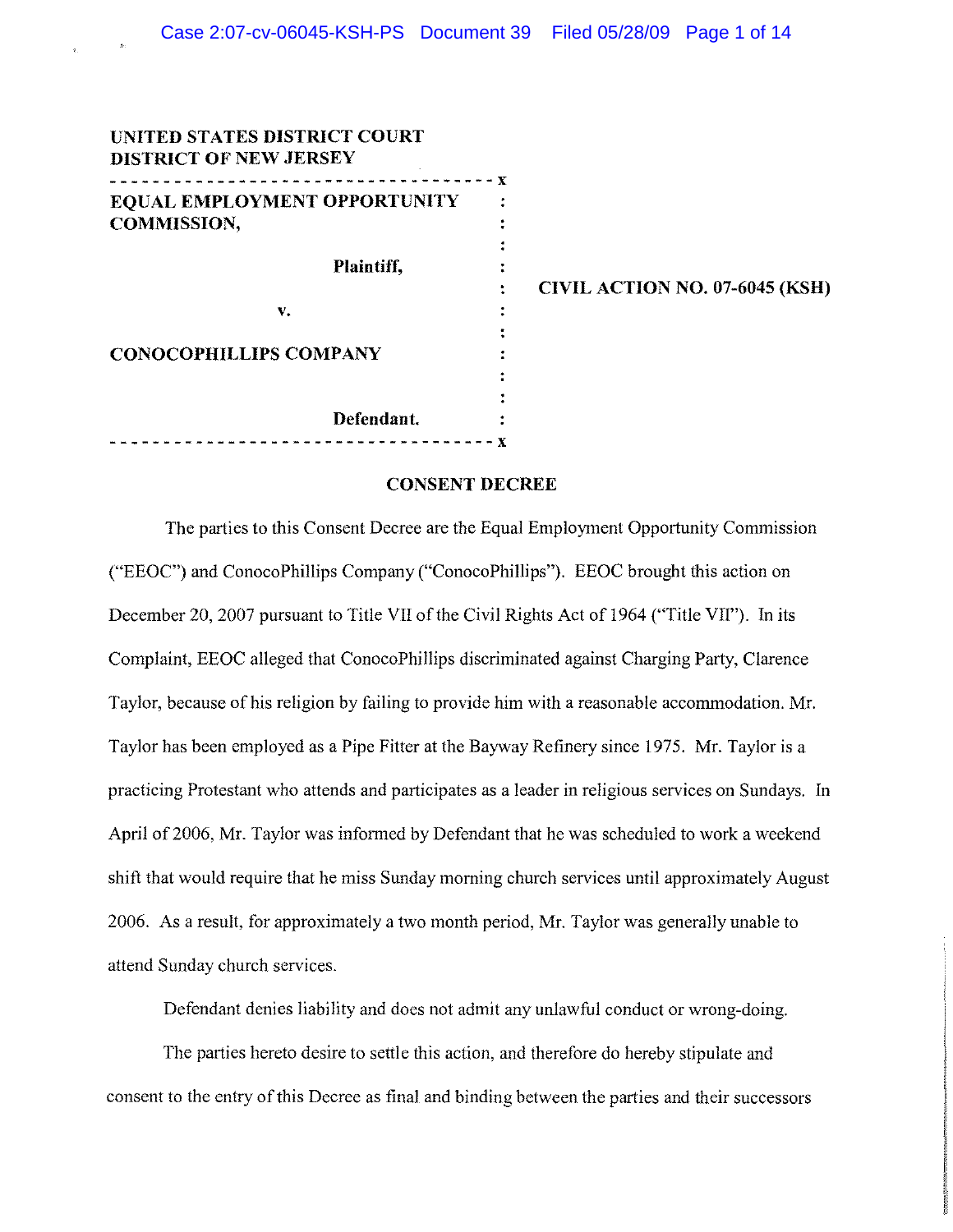### Case 2:07-cv-06045-KSH-PS Document 39 Filed 05/28/09 Page 2 of 14

or assigns. The parties agree that it is in their mutual interest to resolve this matter fully without the costs, uncertainty, expense and delay of litigation.

The Decree resolves all matters related to Civil Action No. 07-6045 (KSH), filed in the United States District Court for the District of New Jersey. The parties agree that this Decree may be entered into without Findings of Fact and Conclusions of Law being made and entered by the Court. No waiver, modification or amendment of any provision of this Decree shall be effective unless made in writing, approved by all parties to this Decree and approved or ordered by the Court.

In consideration of the mutual promises of each party to this Decree, the sufficiency of which is hereby acknowledged, it is agreed and IT IS ORDERED, ADJUDGED, AND DECREED AS FOLLOWS:

I. This Decree resolves all of the issues raised by the Complaint filed in this case. This Decree in no way affects EEOC's rights to process any future charges that may be filed against ConocoPhillips and to commence civil actions on any such charges.

2. The parties agree that this Court has jurisdiction of the subject matter of this action and of the parties, that venue is proper, and that all administrative prerequisites have been met.

3. No party shall contest the jurisdiction of the federal court to enforce this Decree and its terms or the right of any party to bring an enforcement suit upon breach of any of the terms of this Decree by any other party. Breach of any term of this Decree should be deemed to be a substantive breach of this Decree. Nothing in this Decree shall be construed to preclude EEOC from bringing proceedings to enforce this Decree in the event that ConocoPhillips fails to

2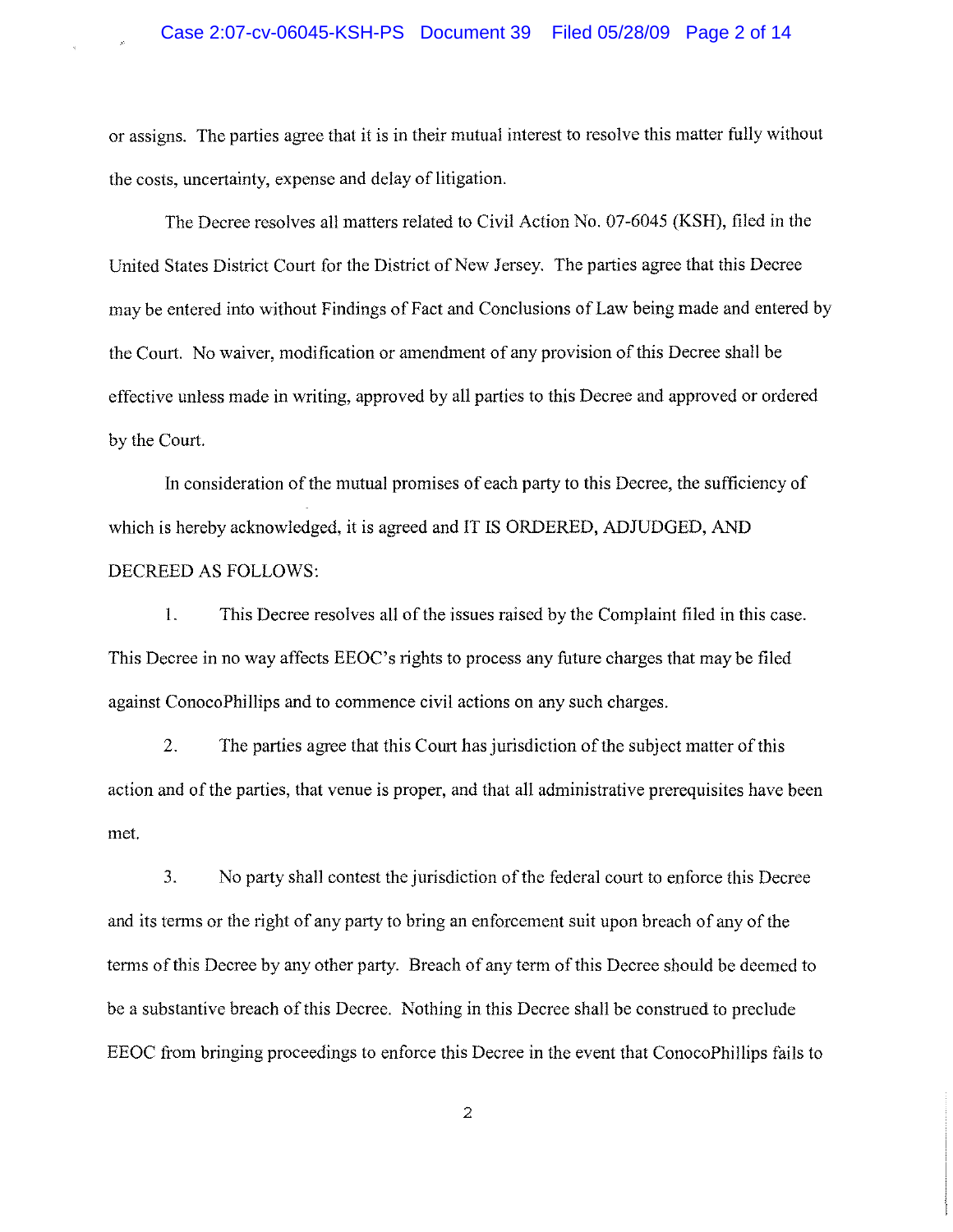perfonn any of the promises and representations contained herein.

4. ConocoPhillips and its managers, agents, successors, or assigns are enjoined from discriminating against any individual because of the individual's religion or religious practices in violation of Title VII. ConocoPhillips is enjoined from retaliating against any individual who engages in protected activity under Title VII, including participating in this matter in any way.

5. From the date of the entry of this Decree going forward, if a ConocoPhillips employee at the Bayway Refinery in Linden, New Jersey requests a religious accommodation, ConocoPhillips shall engage in an interactive process with the employee pursuant to the EEOC's Guidelines on Discrimination Because of Religion, 29 C.F.R. §1605 et seq. Such alternatives may include accommodations such as shift-swapping as referenced in the operative collective bargaining agreement, flexible scheduling to allow the employee to take off a portion of a workday to attend religious services, the transfer of the employee to a different work assignment that has a schedule that would not interfere with the employee's religious practices, or taking vacation time or unpaid leave. Any accommodations must be consistent with the operative collective bargaining agreement and ConocoPhillips' operational needs.

6. For the time period of the Decree, ConocoPhillips shall report to the EEOC in writing regarding each employee request for religious accommodation at the Bayway Refinery in Linden, New Jersey, the response thereto by ConocoPhillips, and the ultimate outcome of each such religious accommodation request. The written report shall be emailed to sunu.chandy@eeoc.gov within 30 days of each employee request for religious accommodation.

7. Within 20 days of the entry of this Decree, ConocoPhillips shall pay a total of \$20,000 to resolve this matter. Defendant shall pay Charging Party Clarence Taylor \$7,500 and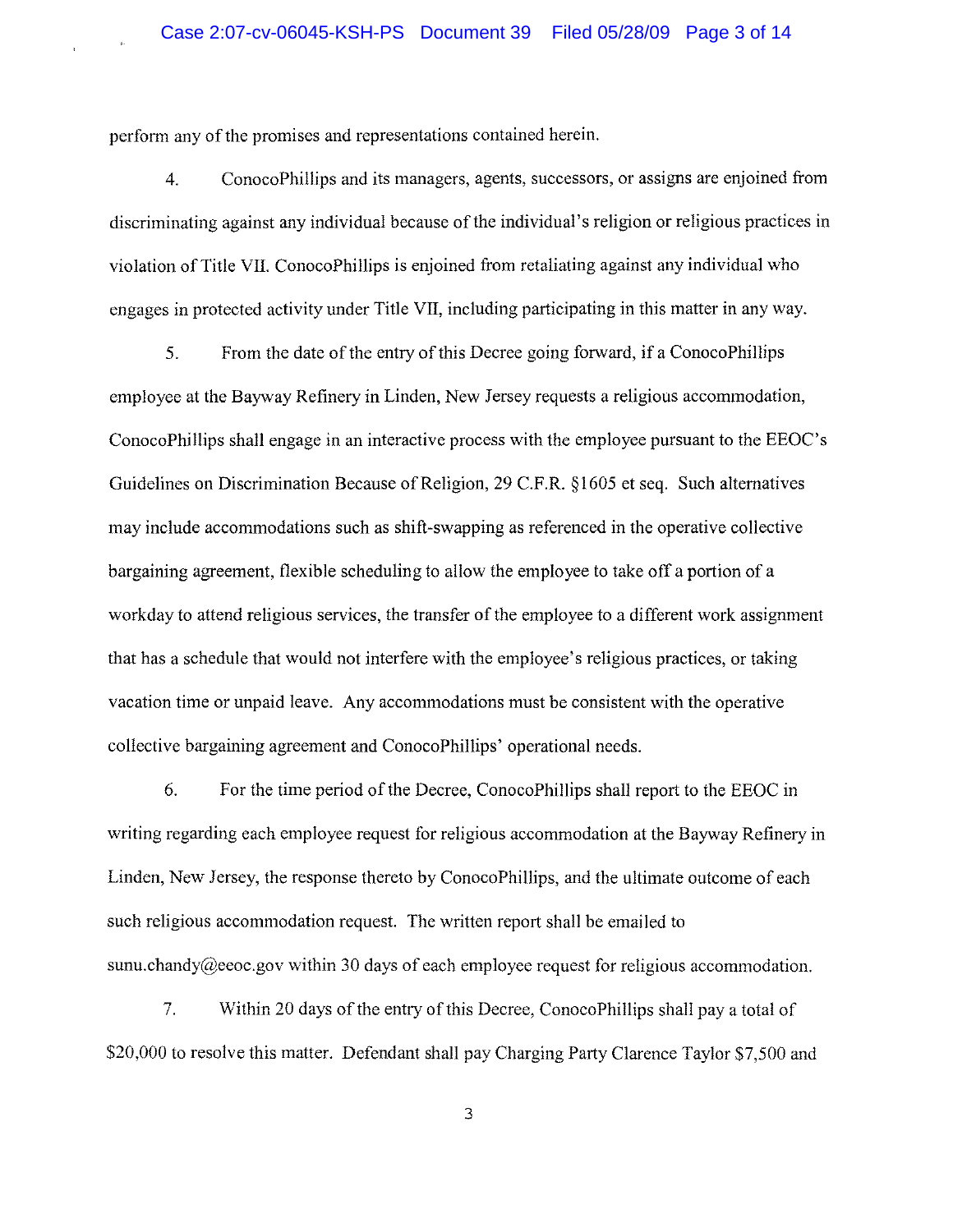provide him with 5 days (40 hours) of additional vacation leave. Defendant shall pay \$12,500 to a charity selected by the Charging Party, The Foodbank of Monmouth and Ocean Counties, as part of the resolution of this matter. A copy of each check and written documentation of the 5 additional days of leave to the Charging Party shall be emailed to sunu.chandy@eeoc.gov within 30 days of the entry of the Decree. Defendant shall issue an **IRS** Form 1099 to the Charging Party for the amount paid directly to him.

8. Within 30 days of the date of entry of this Decree, Defendant shall post a remedial Notice pursuant to the Consent Decree, attached hereto as Exhibit A, where employee notices are posted, at the following locations at the Bayway Refinery: Bayway Office Building (Human Resources 4th floor and Canteen/Credit Union Ground floor); Shops Office (Hall between Process and Mechanical); Main Gate (Across from Restrooms); Refinery Lab (Main Hall); FPCC (Break room/Kitchen); OMCC (Entry Hall); CCC (Break room/Kitchen); and Waterfront (Entry Hall). Within 30 days of the date of entry of this Decree, Defendant shall also post EEOC's poster at the Bayway Refinery at these same locations.

9. ConocoPhillips' Bayway facility agrees to maintain Anti-Discrimination/Equal Employment Opportunity Policies & Complaint Procedures and Bayway Refinery Accommodation Policy attached hereto as Exhibit B, which has been reviewed and approved by EEOC. These documents shall be disseminated to all current Bayway employees in hard copy through the mail within 20 days of the entry of this Decree. Defendant shall confirm the dissemination of the policy to employees at the Bayway Refinery to the EEOC in writing to sunu.chandy@eeoc.gov within 30 days of the entry of the Decree.

4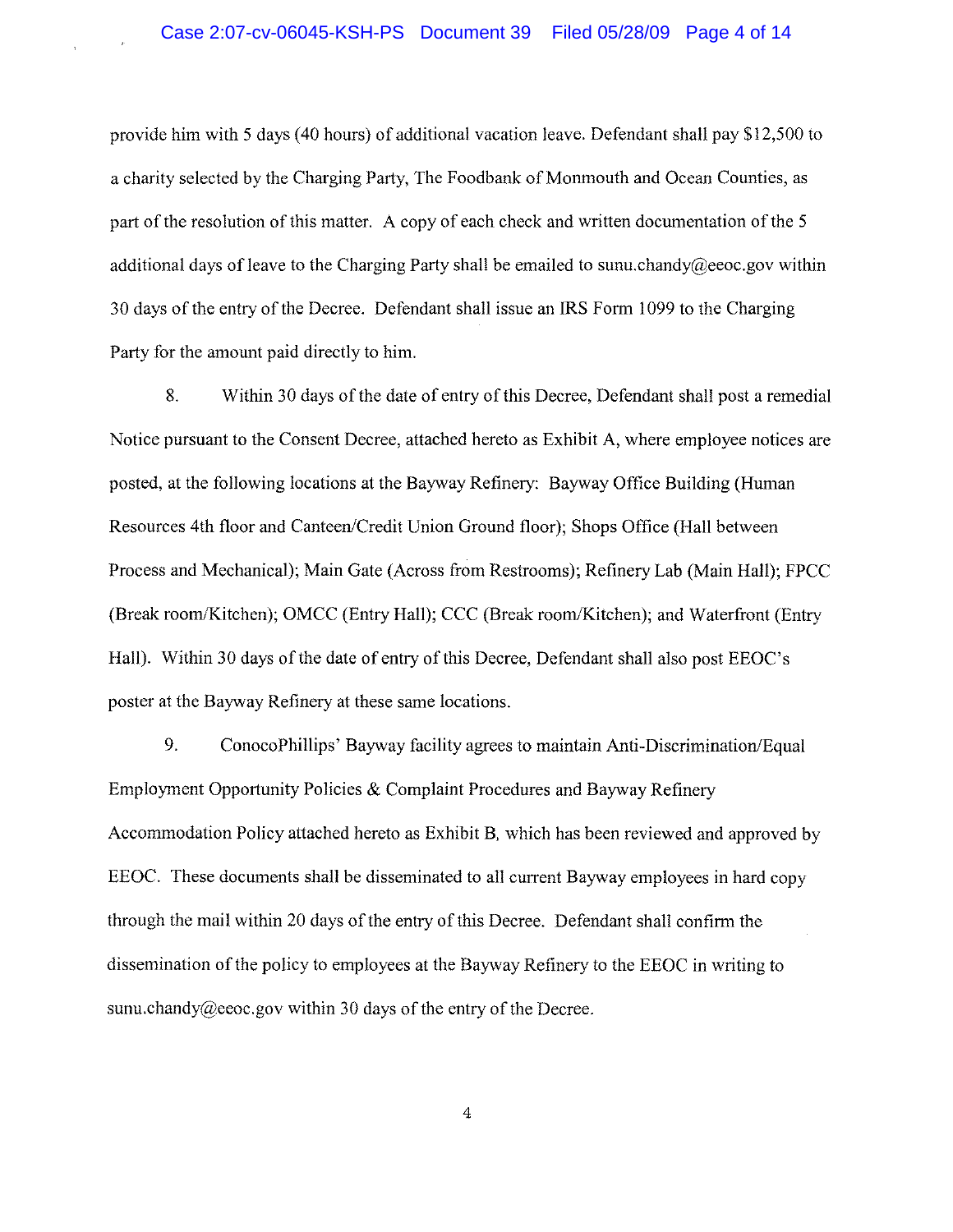10. A copy of Defendant's Anti-Discrimination/Equal Employment Opportunity Policies & Complaint Procedures and Bayway Refinery Accommodation Policy shall be provided to each new employee within 3 days of hire and written documentation shall be kept of such dissemination.

11. Defendant shall provide 2 hours of training in federal laws prohibiting discrimination in employment for all current management/supervisory employees at the Bayway Refinery and 1 hour of training in federal laws prohibiting discrimination in employment for all other current employees at the Bayway Refinery. The training shall address religious discrimination and emphasize religious accommodations. The training for management/supervisory employees shall be completed no later than September 30, 2009, and the training for all other employees shall be completed no later than December 31,2009. The training for current management/supervisory employees shall be conducted by Littler Mendelson, P.C. or an outside entity approved by the EEOC. The training for all other current employees at the Bayway Refinery shall be computer-based training conducted by ELT, Inc. or an outside entity approved by the EEOC. The agenda for the trainings, which has been reviewed and approved by EEOC, is attached hereto as Exhibit C. Within 10 calendar days of the completion of each training session for management/supervisory employees, Defendant shall forward to EEOC a copy of an attendance sheet for each training program. On a monthly basis, Defendant shall forward to EEOC a list of all other employees who participated in computer-based training during the past month.

12. Defendant shall make available for inspection and copying any records reasonably related to this Decree, upon notice by EEOC.

5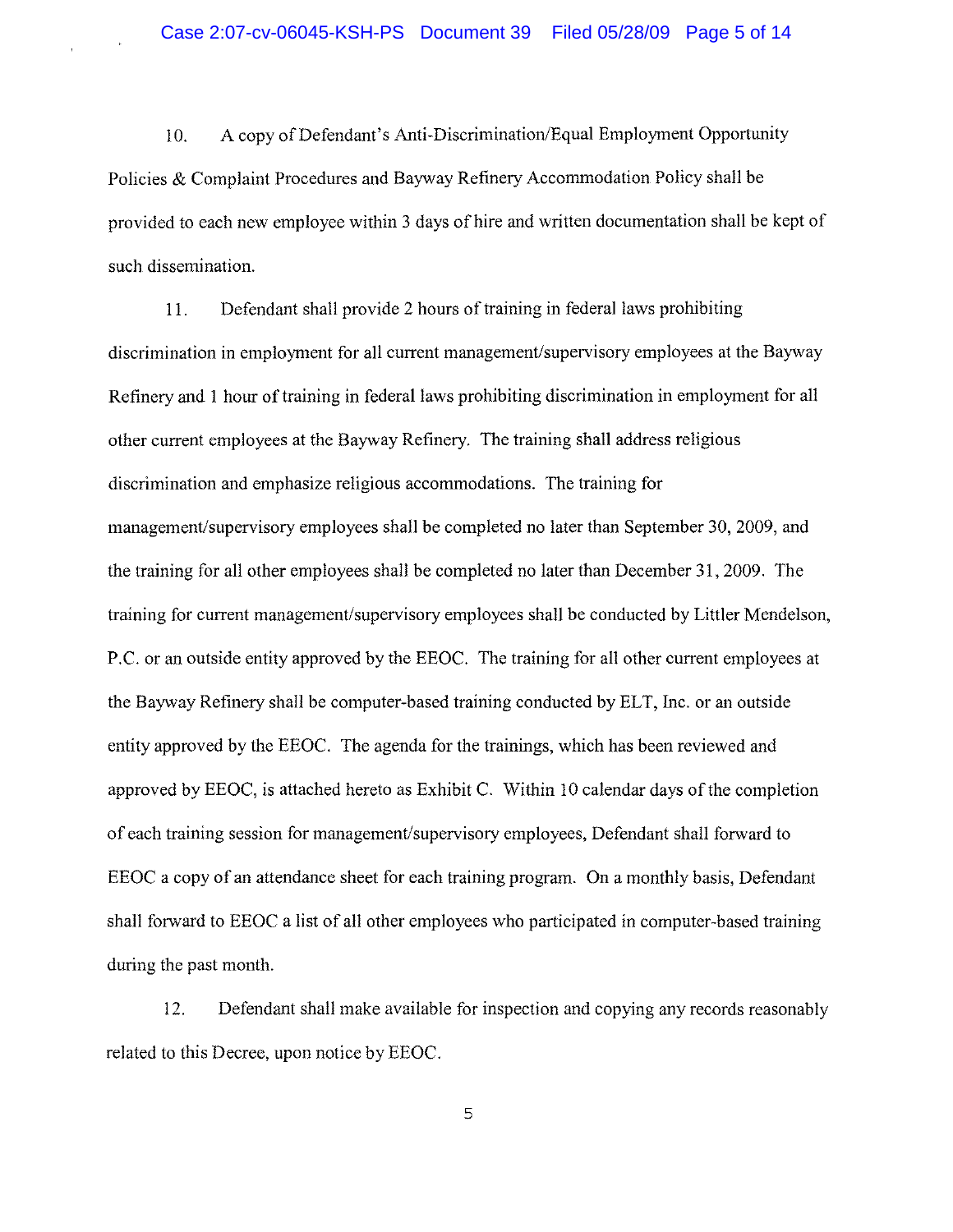13. Each party shall bear its own attorney fees and costs incurred in this action.

14. This Decree constitutes the complete understanding among the parties. No other

promises or agreement shall be binding unless agreed to in writing and signed by these parties.

15. This Decree will remain in effect for 3 years from the date of entry.

Dated:  $\overline{\phantom{a}}$ 

FOR PLAINTIFF EEOC

Elizabeth Grossman, Regional Attorney

\)r, ;! /lv' f~ \ '. *V\--* f)'VV 1 \ 4-

Sunu P. Chandy, Senior Trial (Attorney 33 Whitehall Street, 5th Floor New York, New York 10004 Telephone No. 212-336-3706 Facsimile No. 212-336-3623 Email Address: sunu.chandy@eeoc.gov

FOR DEFENDANT CONOCOPHILLIPS COMPANY

Dated:  $5 - \frac{3}{2} - \frac{9}{9}$ 

*1\_\*11 tG-'-.JLA"*  By: Vito A. Gagliardi, Jr., Esq. Attorney for Defendant ConocoPhillips Company Porzio, Bromberg & Newman, P.C. 100 Southgate Parkway) Morristown, NJ 07962-1997 Telephone No. 973-889-4153 Facsimile No. 973-538-5146 Email Address: vagagliardi@pbnlaw.com

SO ORDERED, ADJUDGED, AND DECREED,

Signed this  $\frac{\mathcal{N}}{\mathcal{N}}$  day of  $\frac{\mathcal{N}}{\mathcal{N}}$  and 2009

HON. KATHARINE S. HAYDEN, U.S.D.J. UNITED STATES DISTRICT JUDGE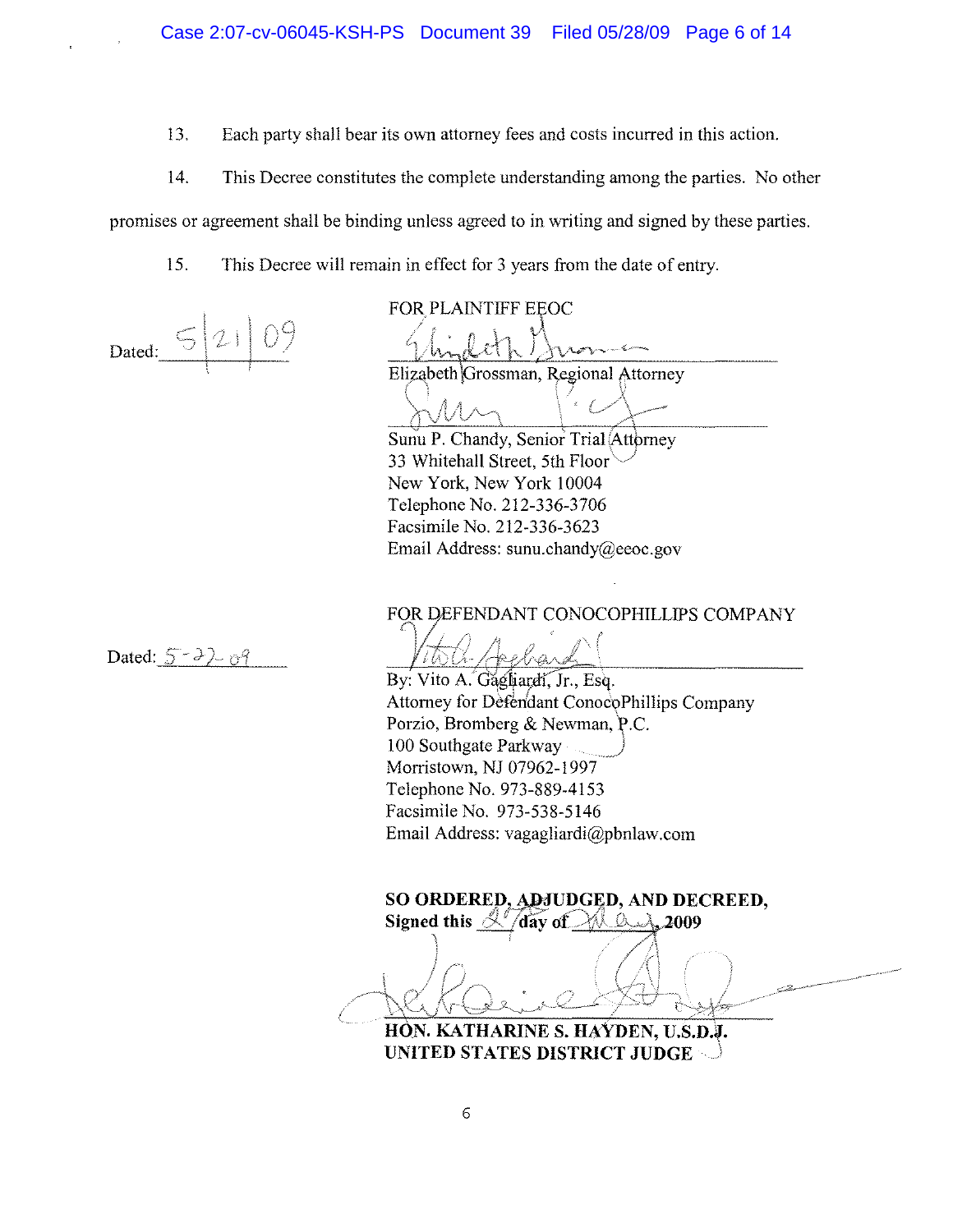### EXHIBIT A

### NOTICE TO ALL EMPLOYEES OF CONOCOPHILLIPS **COMPANY AT THE BAYWAY REFINERY**

This NOTICE is being posted as part of a Consent Decree entered by the Court to resolve litigation between ConocoPhillips and the U.S. Equal Employment Opportunity Commission ("EEOC"). Federal laws prohibit employers from discriminating against applicants and employees on the basis of age, national origin, religion, race, color, sex, or disability. ConocoPhillips agrees that its managers, officers, or agents will not discriminate against any individual on any prohibited basis under federal employment discrimination law, or to retaliate against any employee who engages in protected activity.

Federal law also requires employers to provide a reasonable accommodation for religious practices. If a employee requests that ConocoPhillips provide a religious accommodation, ConocoPhillips shall engage in an interactive process with the employee to explore reasonable accommodations. Such alternatives may include accommodations such as shift-swapping as referenced in the operative collective bargaining agreement, flexible scheduling to allow the employee to take off a portion of a workday to attend religious services, the transfer of the employee to a different work assignment that has a schedule that would not interfere with the employee's religious practices, or taking vacation time or unpaid leave. Any accommodations must be consistent with the operative collective bargaining agreement and ConocoPhillips' operational needs

ConocoPhiIlips agrees that the company will not discriminate against any individual because of the individual's religion and will not retaliate against any individual who requests a religious accommodation.

Should you require a religious accommodation or have any complaints of discrimination, harassment or retaliation you may contact Sandy McLachlan, HR Business Partner-Labor Relations, Bayway, at (908) 523-6275, or a Human Resources Representative.

You may also contact reach EEOC at:

EEOC Intake Number: EEOC Website: Local EEOC Office:

800-669-4000 www.eeoc.gov One Newark Center-21st Floor, Newark, New Jersey 07102

THIS IS AN OFFICIAL NOTICE AND SHALL NOT BE DEFACED BY ANYONE This notice must remain posted for three years from posting, until \_\_\_\_\_\_\_\_\_\_\_\_, 2012.

Signed this \_\_\_\_\_\_ day of \_\_\_\_\_\_\_\_\_\_\_\_\_\_\_\_\_, 2009

By: ---:-c:-::--c::=-:-:c:-------' Manager, Bayway Refinery

J.M. (Mike) Kenney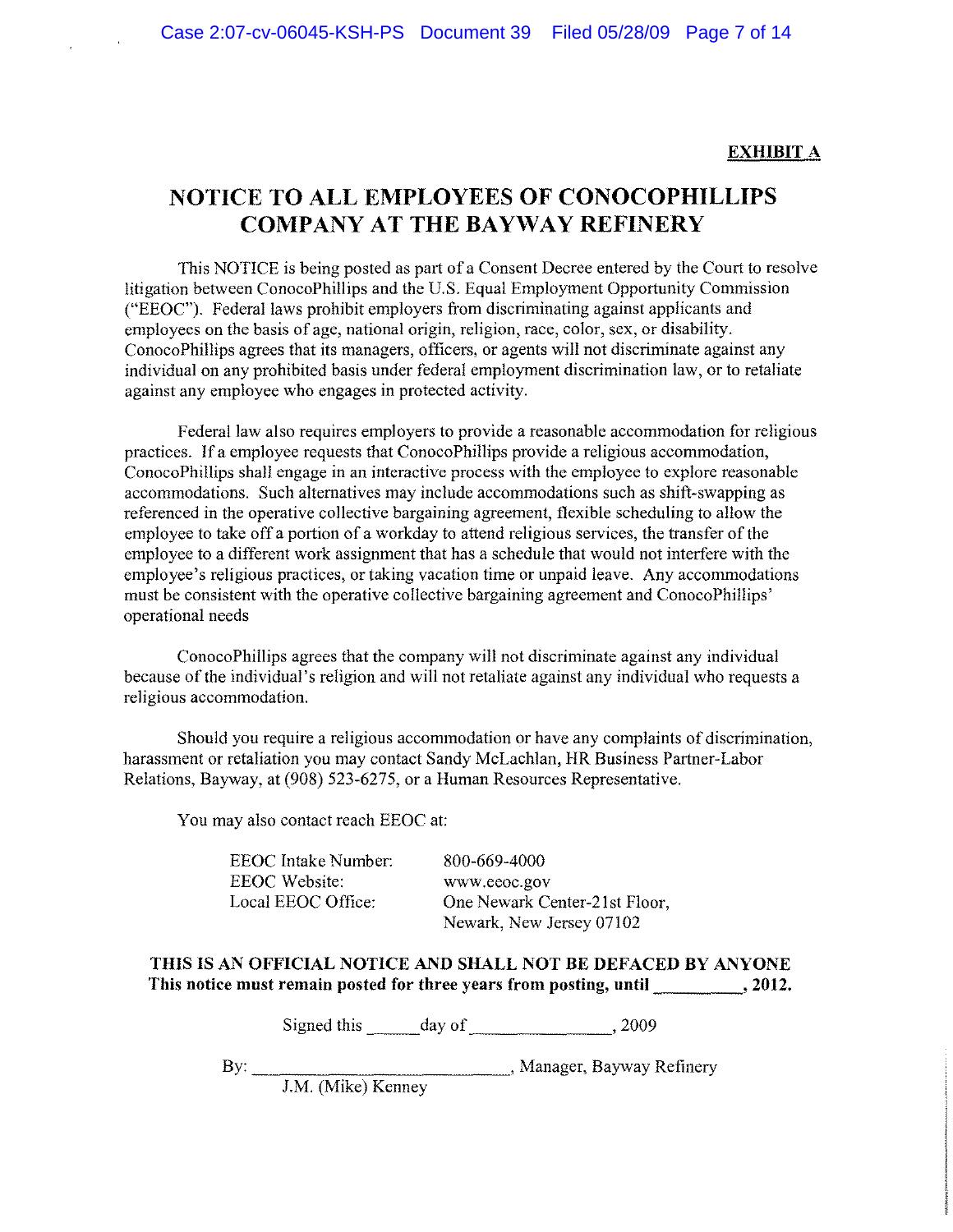### **Exhibit B**

### **Bayway Refinery Accommodation Policy**

The Company's Equal Employment Opportunity Policy is to provide equal employment opportunity for all qualified persons without regard to race, color, religion, sex, sexual orientation, national origin, age, disability, veteran status, or any other legally protected status.

The Company is committed to providing an accessible and supportive environment for employees.

### **Religion**

Upon an employee's request, ConocoPhillips will provide a reasonable accommodation of an employee's sincerely-held religious beliefs provided that such an accommodation would not create an undue hardship or burden.

### **Disability**

The Company will provide reasonable accommodations to a qualified individual with a disability, as defined by federal and state law, who has made the Company aware of his or her disability, provided that such accommodation does not constitute an undue hardship on the Company or pose a direct threat to the safety of the employee or any other individual that cannot be eliminated or reduced to an acceptable level with reasonable accommodation.

### **Requests for Accommodation**

Once the Company becomes aware of an individual's need for a religious or disability accommodation, the Company will engage the employee in an interactive process to exchange information regarding the nature of the employee's request and available alternatives for satisfying that request. Any accommodations must be consistent with the operative collective bargaining agreement and ConocoPhillips' operational needs.

**An employee requesting a religious or disability accommodation is encouraged to contact their supervisor, manager, a human resources representative, or Sandy McLachlan, HR Business Partner-Labor Relations, Bayway, at (908) 523-6275, as soon as the need for an accommodation becomes known.**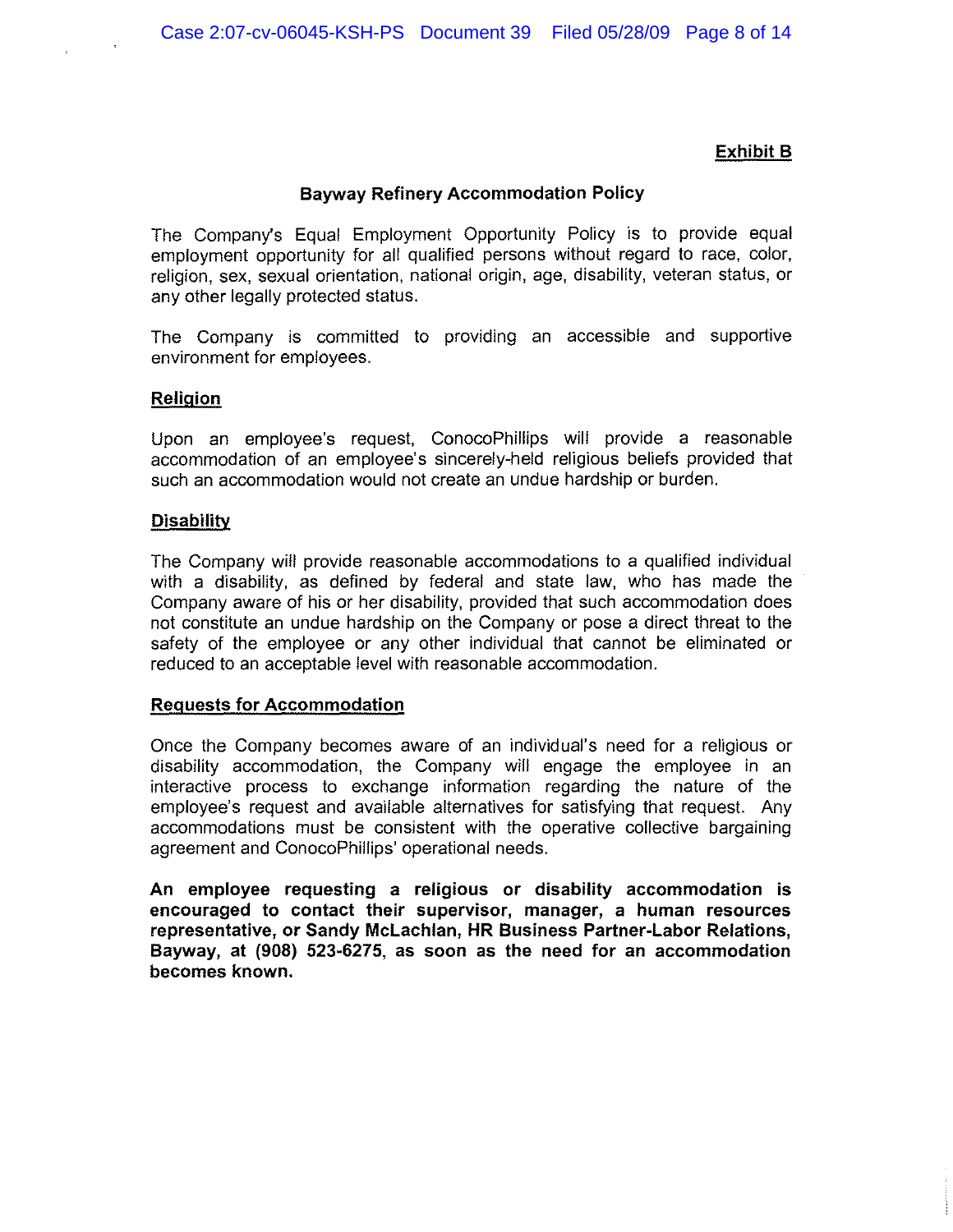

### **Equal Employment Opportunity Policy**

Policy effective date: 08/30/2002 Last update: 02/06/2008 If you have questions call HR Connections at 1-800-622-5501 or 918-661-5500, or submit a request or question to HRConnections@conocophillips.com.

Recent Changes to Equal Employment Opportunity Policy: ConocoPhillips is and always has been deeply committed to fair and non-discriminatory treatment for all employees. The management committee has amended (effective immediately, 2111/03) the company's EEO policy to include the term "sexual orientation" to more accurately reflect this commitment.

The Company's policy is to provide equal employment opportunity for all qualified persons without regard to race, color, religion, sex, sexual orientation, national origin, age, disability, veteran status, or any other legally protected status. The Company will comply with the letter and spirit of applicable local, state, federal and country law concerning equal employment opportunity. More specifically, this means the Company will not participate in nor condone any unlawful discrimination of any kind. This applies to, but is not limited to, recruitment, recruitment advertising, hiring, training, promotion, transfer, demotion, layoff, termination, rate of pay, or other forms of compensation, and all other aspects of employment.

The Company is committed to maintaining a work environment that is free of all forms of unlawful conduct, including sexual or other forms of unlawful harassment. This includes a prohibition of any actions by employees, supervisors, or management that abuse individual dignity through slurs or jokes on the basis of race, color, religion, sex, sexual orientation, national origin, age, disability, or any other legally protected status, or other objectionable conduct, including harassing or discriminating conduct that interferes with another employee's performance. Such conduct is unacceptable and will not be tolerated. The use of e-mail or the Internet, which involves unlawful, obscene, offensive or harassing messages, or the accessing of Internet sites of a sexual or otherwise inappropriate nature is prohibited. Violation of the EEO Policy will result in discipline up to and including termination of employment. The company has zero tolerance for violations of this policy and the employment of even first time offenders may be terminated.

Sexual harassment includes but is not limited to, unwelcome sexual advances, requests for sexual favors, displays of graffiti, calendars, cartoons, or magazines containing sexual content, and all other verbal or physical conduct of a sexual nature, especially where: submission to such conduct is made either explicitly or implicitly a term or condition of employment; submission to, or rejection of such conduct is used as the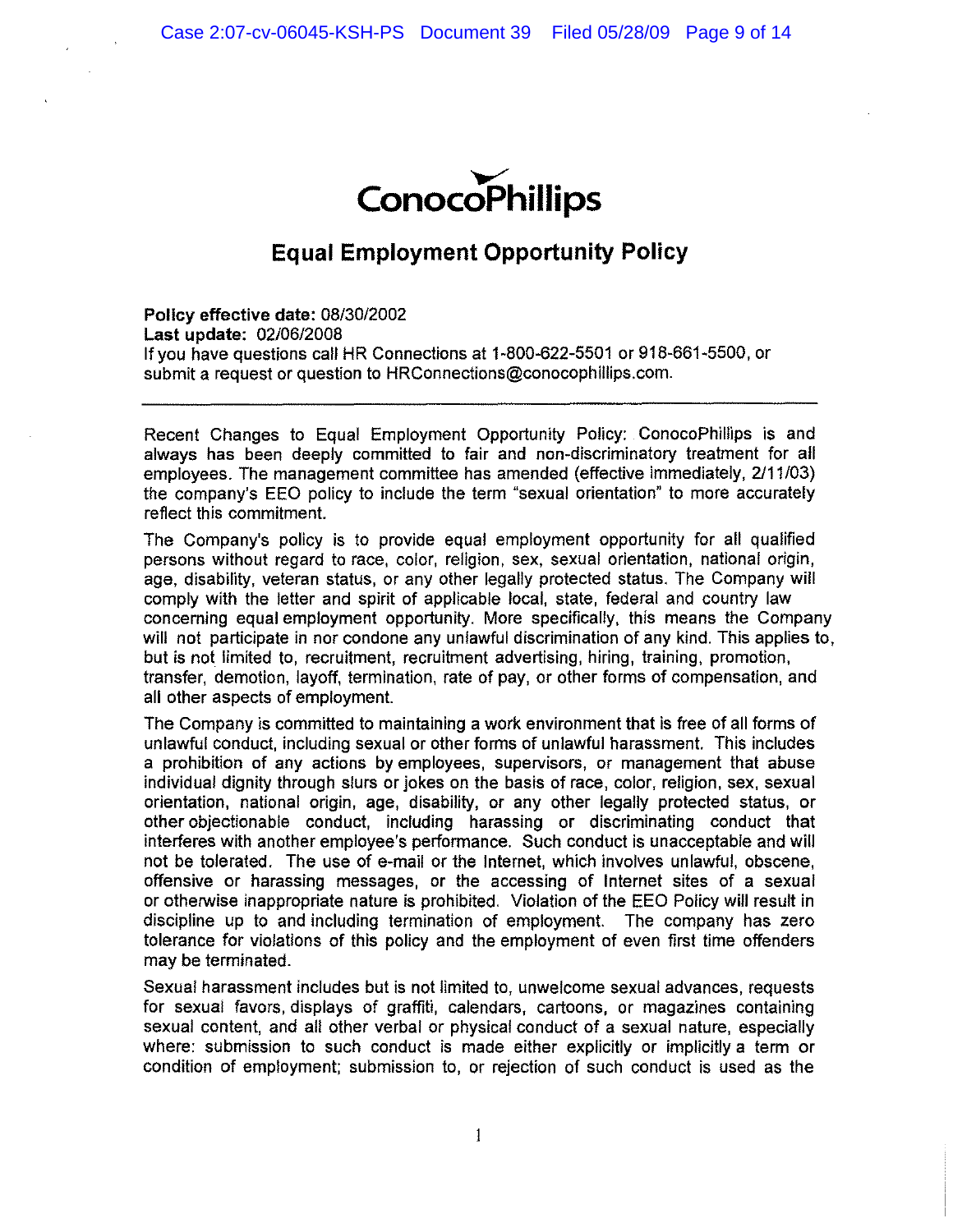basis for decisions affecting an individual's employment; or such conduct has the purpose or effect of creating an intimidating, hostile, or offensive working environment on the basis of sex.

In addition, the Company's business is always to be conducted in a way that clearly and consistently communicates respect and value for all employees. Therefore, any business conduct - or participation in any business entertainment - that might be demeaning, devaluing, humiliating, or intimidating to any employee will not be tolerated. Examples of unacceptable behavior include, but are not limited to, entertainment at exotic dance clubs and meetings at resorts or clubs that exclude people from membership on the basis of race, color, religion, sex, national origin, age, disability or any other legally protected status. Any question about the acceptability of a given venue for business entertainment should be discussed in advance with the work unit supervisor or manager, who is ultimately responsible for the business conduct of his/her employees, or a human resources representative.

Any employee who believes that he or she has been subjected to discrimination, harassment, or other prohibited behavior by his/her supervisor, any member of management, co-worker, or in the course of conducting the Company's business, should contact his/her supervisor or manager, human resources representative, or Bruce Rozek or Savanna Sam, Manager of Industrial and Employee Relations, Advisor of Employee Relations, respectively. Policy violations may also be reported by calling the Ethics Hotline at 1-877-327-2272. Any supervisor, manager or human resources representative who is aware of a complaint must ensure that it is promptly reported, investigated and treated confidentially. All employees and all levels of management are expected to provide assistance and support for this policy to assure complete compliance. Failure to cooperate will result in discipline up to and including termination of employment. Retaliatory treatment of any employee reporting discrimination, harassment, or other prohibited behavior is strictly forbidden and should be reported immediately to his/her supervisor, manager or human resources representative, Industrial and Employee Relations or Advisor of Employee Relations, or the Ethics Hotline.

The Company establishes plans, policies and programs appropriate to the business needs and requirements of its various operations and organizations. The plans, policies or programs shown here are provided as guidelines to employees. Different plans, policies or programs than those shown here may apply to subsidiary company employees, retail store employees, or other employees, based on business needs, local customs, contractual agreement, or legal requirements. Company plans, policies and programs are continually under review, and are subject to revision at any time without further notice, at the sole discretion of the Company. Generally, notification of changes will be made to employees prior to the effective date of the change. EMPLOYEES SHOULD CONFIRM THAT THE PLANS, POLICIES AND PROGRAMS ACCESSED HERE APPLY TO THEM AND/OR THEIR ORGANIZATION BEFORE TAKING ANY ACTIONS. Contact HRConnections@conocophillips.com if you have questions.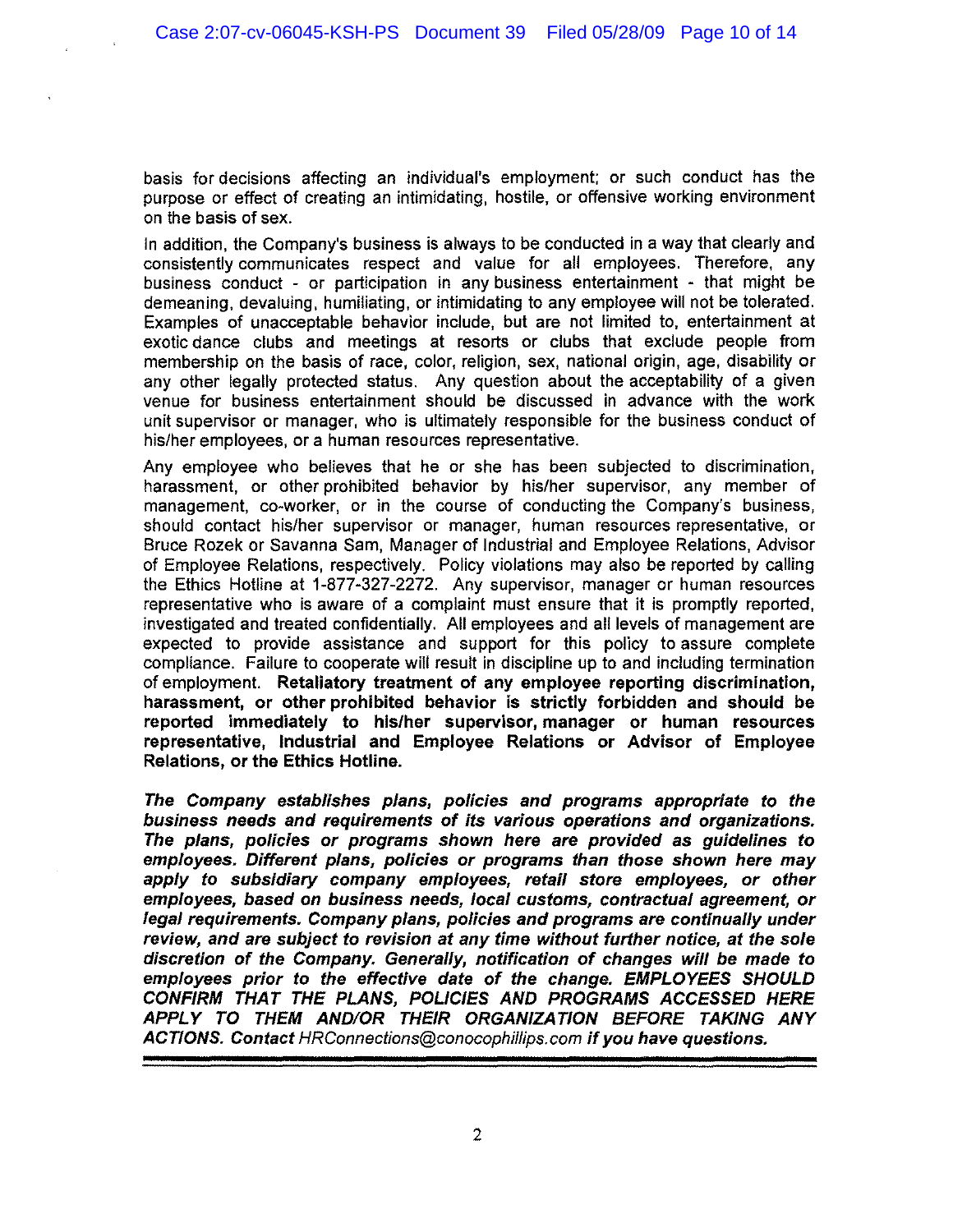$\bar{z}$ 

 $\bar{\lambda}$ 

Absent a specific written contract to the contrary, employment with ConocoPhillips, its subsidiaries and affiliates may be terminated with or without cause at any time by the employee or the Company. Nothing contained in these plans, pOlicies or programs shall constitute a part of any employment contract or create a required procedure, practice or policy that must or should be followed in the investigation, evaluation, or disposition of any personnel matter.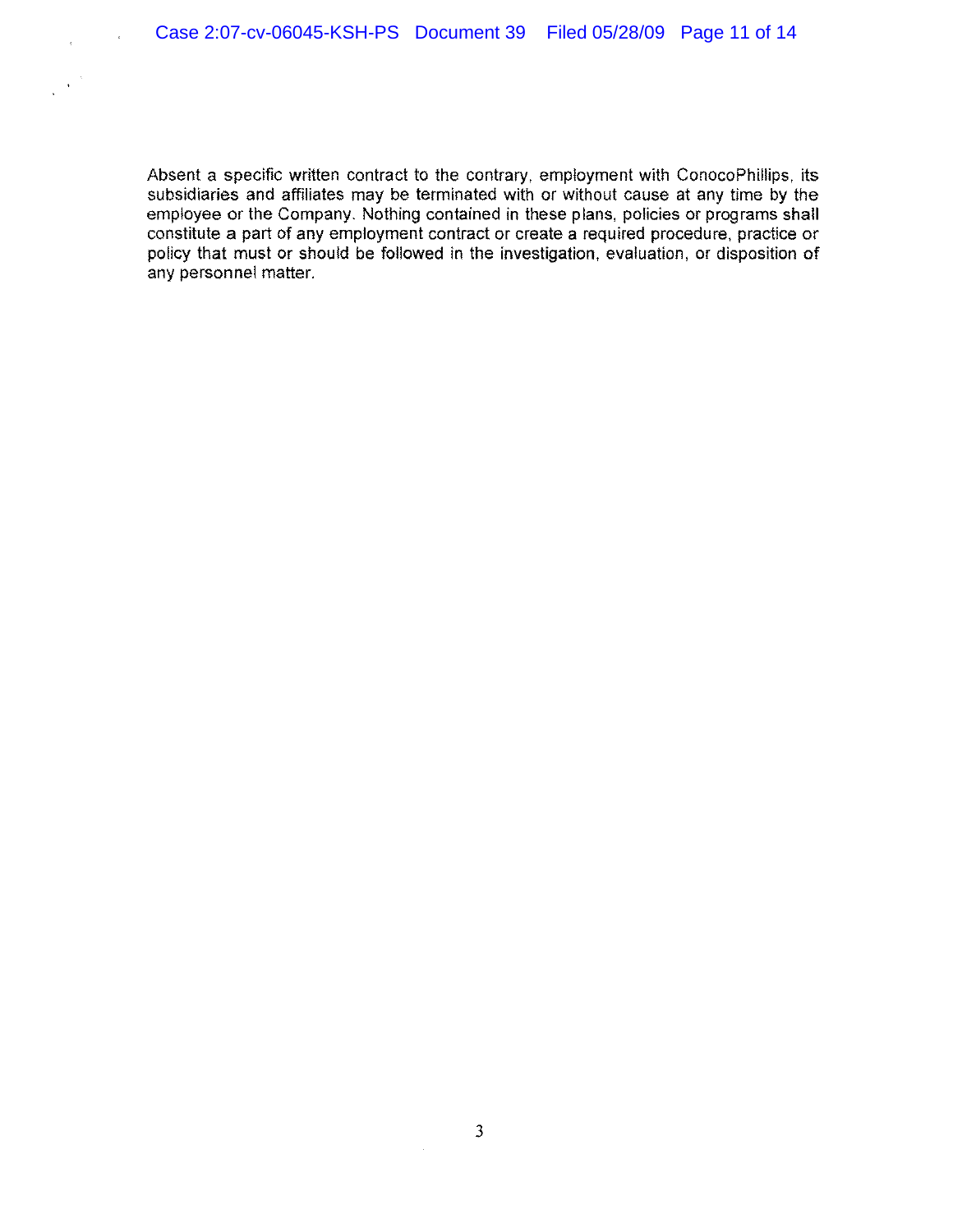Exhibit C



### **Standard Integrity Suite Course Versions**

### Preconflgured EEO Course

Employee Version (approximately 20-25 minutes)

• EEO Basics

Manager Version (approximately 100 minutes)

- Race and National Origin Discrimination Basics
- Sex/Gender Discrimination
- Retaliation
- Age Discrimination
- Disability Discrimination
- Religious Discrimination
- Sexual Orientation & Gender Identity Discrimination

#### Preconfigured Employment Law Basics Course

#### Employee Version (approximately 60 minutes)

- EEO Basics
- FMLA Basics
- Religious Accommodation
- Disability Accommodation

#### Manager Version (approximately 90 minutes)

- **EXECO Basics**
- FMLA BASICS
- Religious Accommodation
- Disability Accommodation
- **Employee Complaint Management**
- Investigations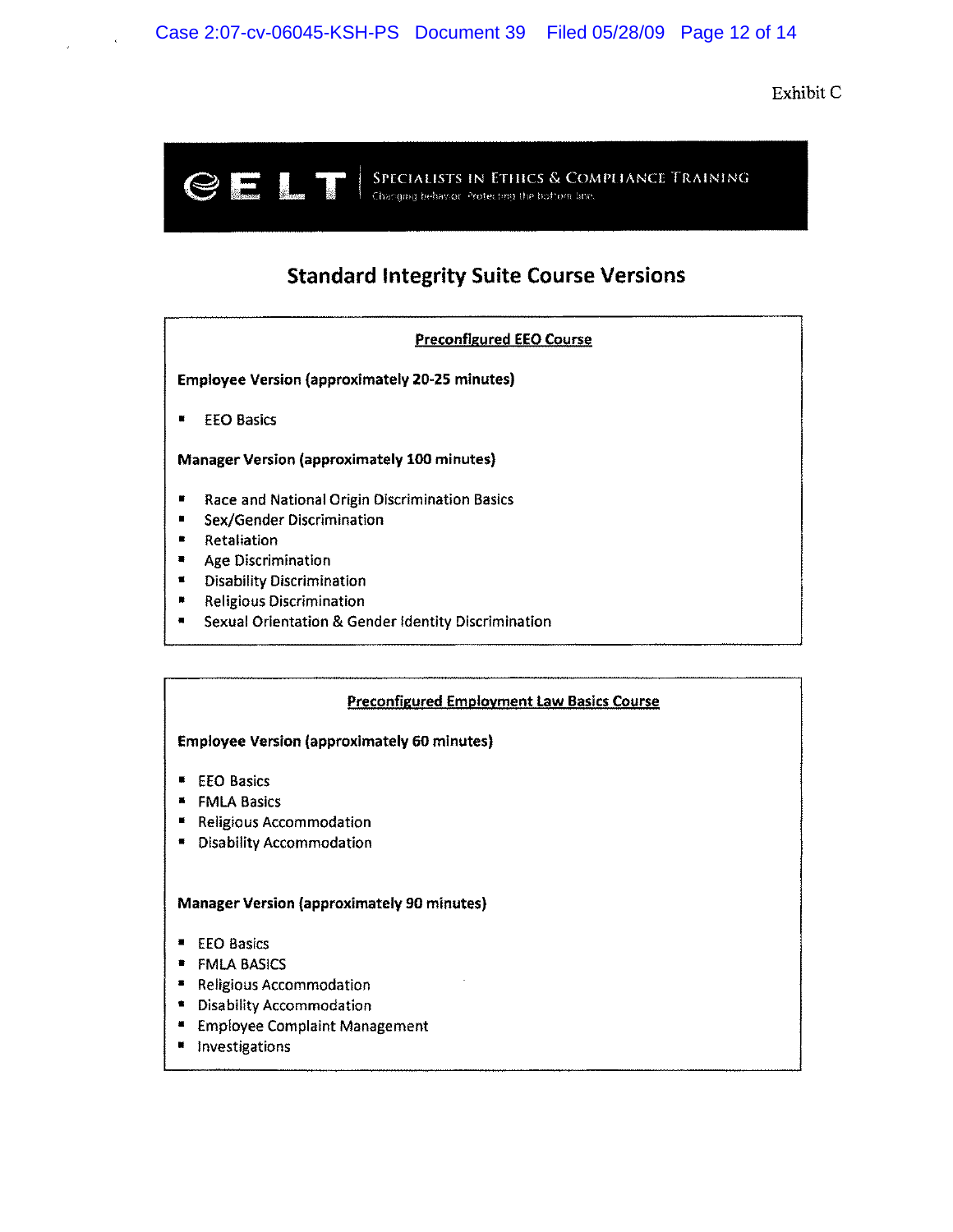

**Preventing Discrimination** 

### **Preventing Discrimination: Ensuring Equal Employment Opportunity in**  Your Workplace (for Managers)



This module provides participants with a basic introduction to federal and state anti-discrimination laws, including the

Americans With Disabilities Act, with an emphasis on enabling supervisors and managers to identify conduct and actions that could result in claims of

discrimination. The training will define and discuss such concepts as "discrimination," "protected classes," "reasonable accommodation," "equal employment opportunity," "disparate treatment," "direct evidence" and "pretext." Working with case studies drawn from actual cases, this module identifies the legal standards for establishing discrimination and offers practical tips for avoiding discriminatory conduct in recruiting, interviewing, hiring and firing. It also stresses the need to prevent retaliation claims after discrimination charges have been filed.

Course No. 102 Length: 3 Hours

Format: Highly interactive, involving small group discussions (even with large numbers in attendance), participant surveys and responses, stories and case studies, role plays, high-road humor, state-of-the-art multimedia, plus optional use of videos or professional live actors in person appearing in brief relevant vignettes, all geared toward stimulating meaningful discussions, critical thinking and recall

Recommended for: Executive, Middle and Front-line Managers and Supervisors

"[LJeaving managers in ignorance of the basic features of [employment] laws is an 'extraordinary mistake' for a company to make, and a jury can find that such an extraordinary mistake amounts to reckless indifference." (Mathis v. Phillips Chevrolet, Inc., , 269 F.3d 771 (7th Cir. 2001))